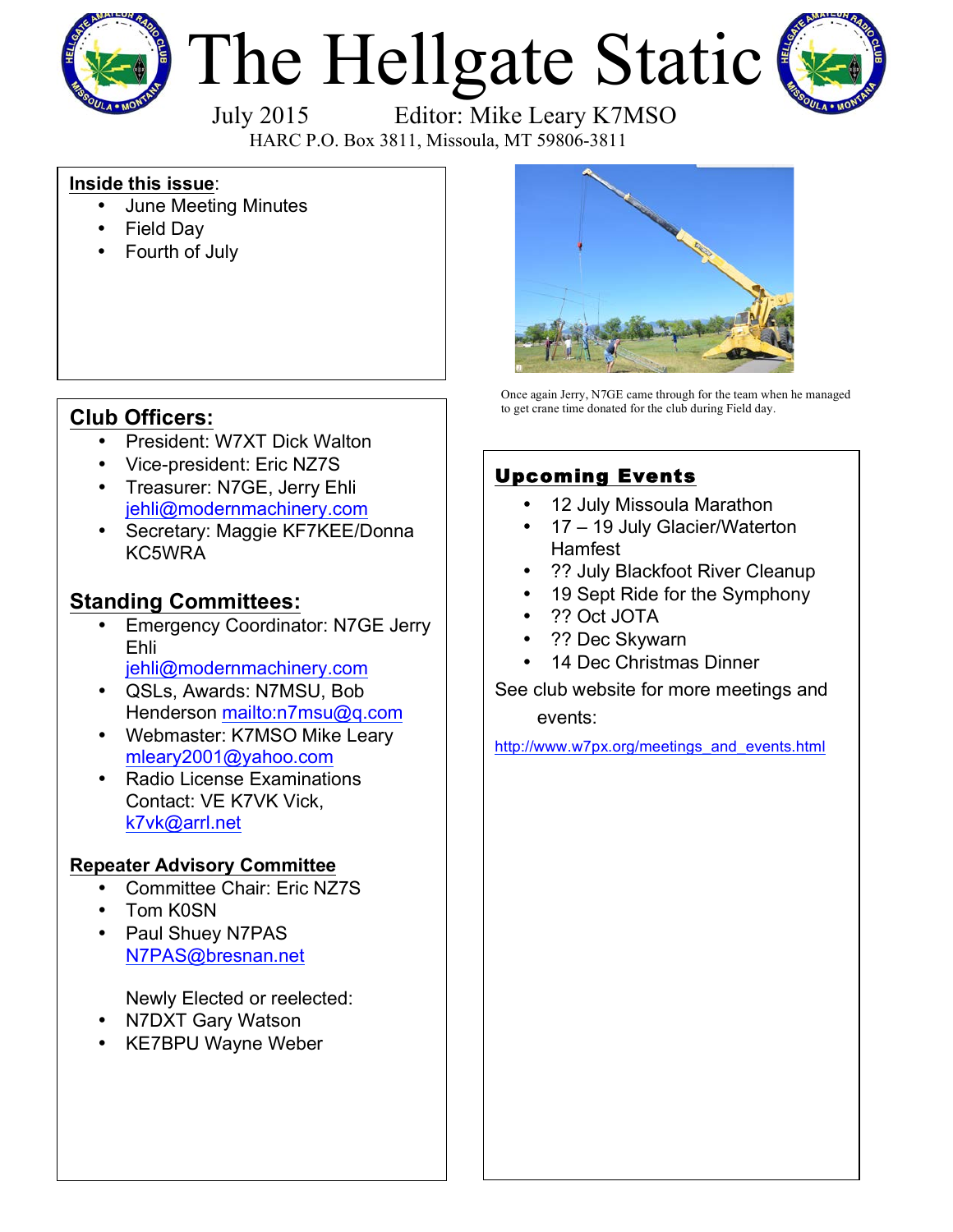### HARC Meeting Minutes June 8 2015 Latimer Fire Station

- Dick Walton W7XT called the meeting to order. The following were in attendance: Donna Pecastaing KC5WRA, Dean Pond N7DLP, Sandra Pond KF7GZR, Maggie Lough KF7KEE, Rich Kingdon K7QNZ , Tom Hellem K0SN, Mike Leary K7MSO, Dick Walton W7XT, Jerry Ehli N7GE, Eric Sedgwick NZ7S, Gary Watson N7DXT, Larry Stipe K7GIS, Lewis Ball NQ7D. [Dean Morton, KG7CBD, & Dean McCollom,KJ6CQC]
- Maggie Lough KF7KEE moved to approve the minutes of May 11 as amended. Dean Pond N7DLP 2<sup>nd</sup>. Passed
- Jerry Ehli N7GE Treasurer presented the Treasurer's Report for May. Lewis Ball NQ7D moved to approve the report. Maggie Lough KF7KEE 2<sup>nd</sup>. Passed.
- Wayne was out of town so no report from membership committee.
- Dick reported that a new Club computer had been purchased, had arrived, and been tested with the Field Day software and had performed well. It did cost more than expected - \$449 plus S&H at \$14. Lewis Ball NQ7D moved to approve the revised expenditure. Dean Pond N7DLP 2<sup>nd</sup>.
- Passed
- Dick reported on possible Field Day locations. In the end, the Chapel at Ft Missoula was the only viable option, after eliminating Blue Mountain, Mormon Peak, Mount Sentinel, and Coloma Ghost Town Site. Donna Pecastaing KC5WRA moved to approve up to \$250 for Field Day expenses. Gary Watson N7DXT 2<sup>nd</sup>, Passed.
- Reviewed public service commitments. July 4<sup>th</sup> Event at Ft Missoula, Dick, Eric and Mike will help Steve Flood. A sheet was passed around for volunteers for the Missoula Marathon, July 12, Jerry Ehli N7GE – Event Coordinator.
- VHF Net Control Operators: June 10 Mike Leary K7MSO; June 17 Dean Pond N7DLP; June 24 Eric Sedgwick NZ7S; July 1 Donna Pecastaing KC5WRA; July [8] Dick Walton W7XT.
- Program: Field Day Rules, Procedures, Preparation Assignments, and Operator Sign Up. Mike will be in charge of media notice.
- Larry Stipe K7GIS moved to adjourn. Mike Leary K7MSO 2<sup>nd</sup>. Passed.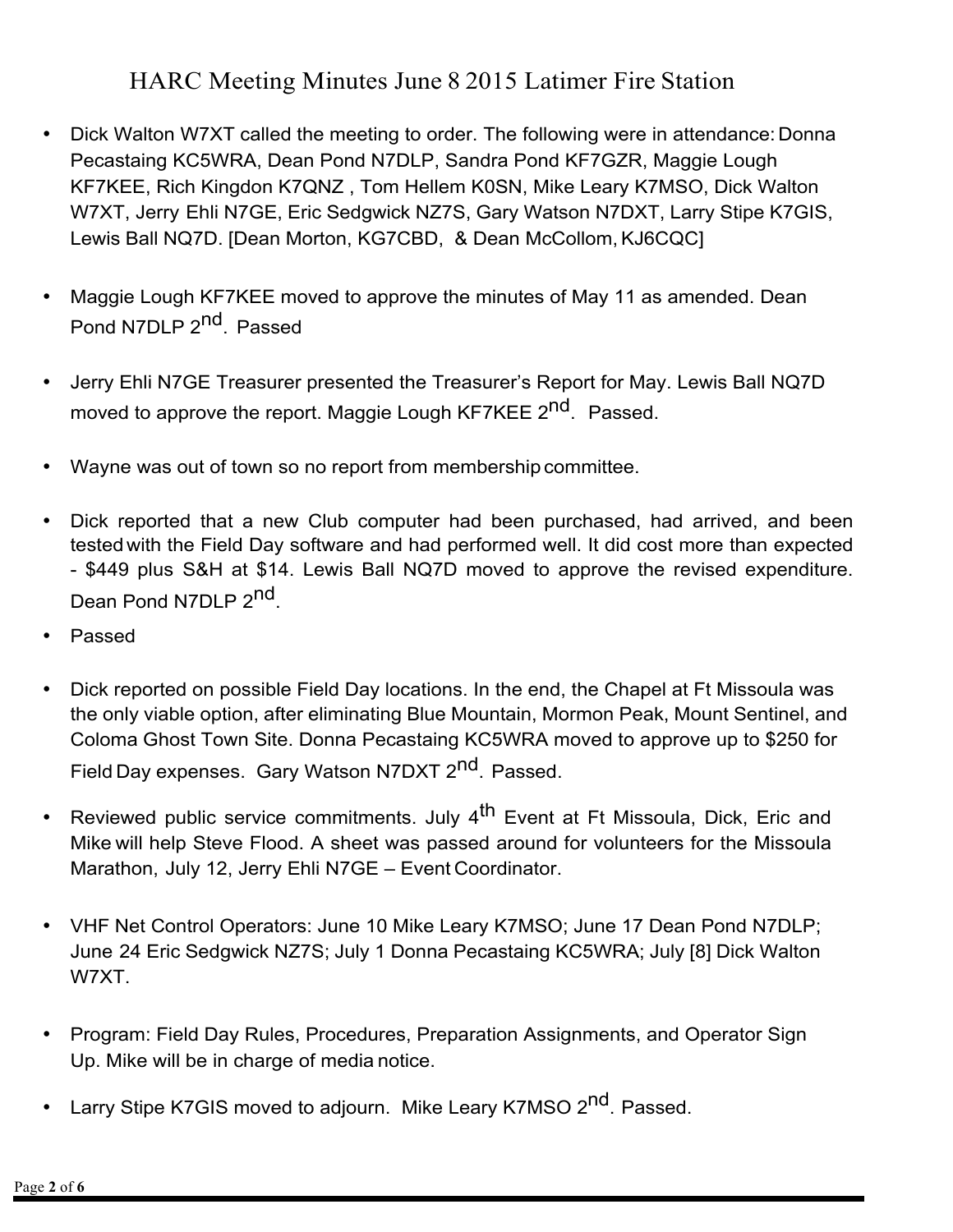#### **Bulletin from the Front Office May 2015**

Are we all recovered from Field Day? I had to do a little extra sleeping for a couple of days, myself, and I suppose some others who put in lots of time at the site did, as well. Field Day was a great success—at least in the judgment of your humble president. We made a total of 1738 QSOs, with 40 of those coming from the GOTA station. The phone station racked up many more than it has in recent years, thanks to some excellent equipment and dedicated operators.

Many members—and a few good visitors—contributed to the Field Day effort, but I want to single out a few for particularly notable contributions, this year's Field Day Honor Roll, you might say.

Jerry Ehli, N7GE, arranged for the crane and truck which were essential to our antenna system, and was a big help in setup and take down. Unfortunately, he was not able to spend much time operating.

Tom Hellem, K0SN, provided a tower and beam, an Elecraft K-3 transceiver and other equipment, worked like a beaver installing and tearing down the stations, and was the lead CW operator. Tom also is preparing our formal submission to the ARRL.

Mike Leary, K7MSO, helped greatly with equipment supplies, served as official runner for ice and other necessities, and was our official photographer. You can see some of his pictures on the club's Facebook page.

Maggie Lough, KF7KEE, took care of acquiring and delivering our on site stock of comestibles, assisted by Sandra Pond, KF7GZR. Maggie also put in a shift on the GOTA station, making several contacts for us.

Eric Sedgwick, NZ7S, as always, instrumental in managing the club's heavy equipment, the trailer, tower and beam. Despite also leading a Boy Scout affair at the Museum, Eric was a major help in setting up and tearing down, and put in several crucial hours at the phone station position.

Larry Stipe, K7GIS, was a big help in setting up, being one of those who were there, crouched at the starting line, waiting for the gun to go off at 12:00 noon, Friday. Larry not only made 21 QSOs on the GOTA station, which earns bonus points for us, he delivered the club's Field Day message to the Montana SM, which gets us another 100 bonus points. Gary Watson, N7DXT, provided the phone station transceiver, another Elecraft K-3, lent his call to the GOTA station and served as its chief Control Operator, put in some very good hours at the phone station mic, and—if that were not enough—was a great help in setting up and tearing down.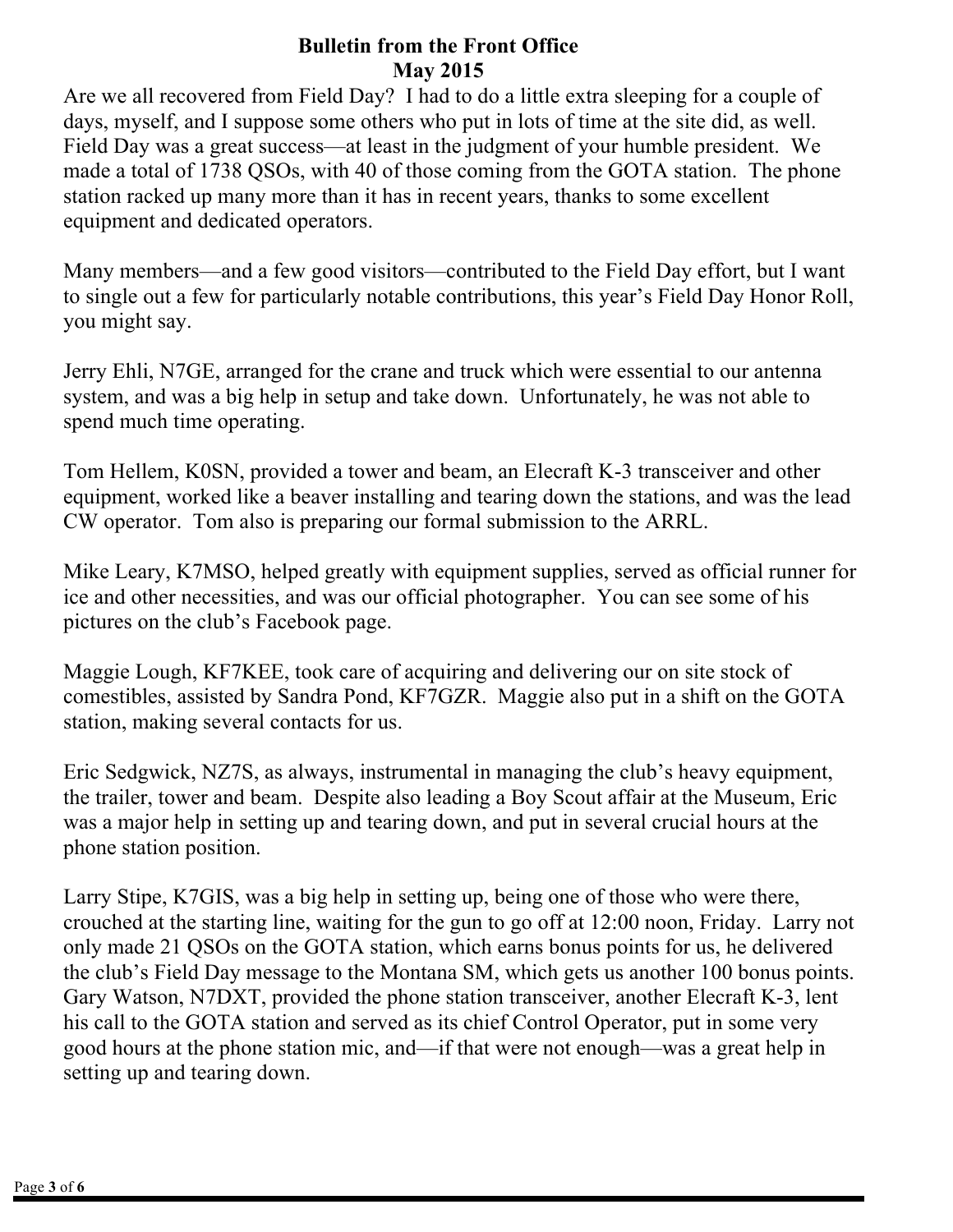Wayne Weber, KE7BPU, was another of those stalwarts waiting for the gun to go off on Friday. He was at the center of the setup and tear down efforts, essential to both physically demanding operations. He put in some good hours at the phone station mic, and helped with the GOTA station. Wayne's dedication to the club is an inspiration to all.

No doubt I've missed a few people who deserve recognition. Certainly, we had some notable visitors, like Dalton Tessier, KG7GOO, and Scott Rossman, KF7EMB, who pitched in to good effect. Scott did an admirable job coaching at the GOTA station. I apologize if I have overlooked anyone, or have mangled a name or call for any of those mentioned.

**Special Note:** Next on our activities list is the Missoula Marathon, which takes place the weekend *before* our July club meeting.

--73, Dick, W7XT



Dick W7XT, Tom K0SN and Larry K7GIS work on one of the towers



Dalton KG7GOO, Gary N7DXT, Wayne KE7BPU, Tom K0SN and Larry K7GIS putting up towers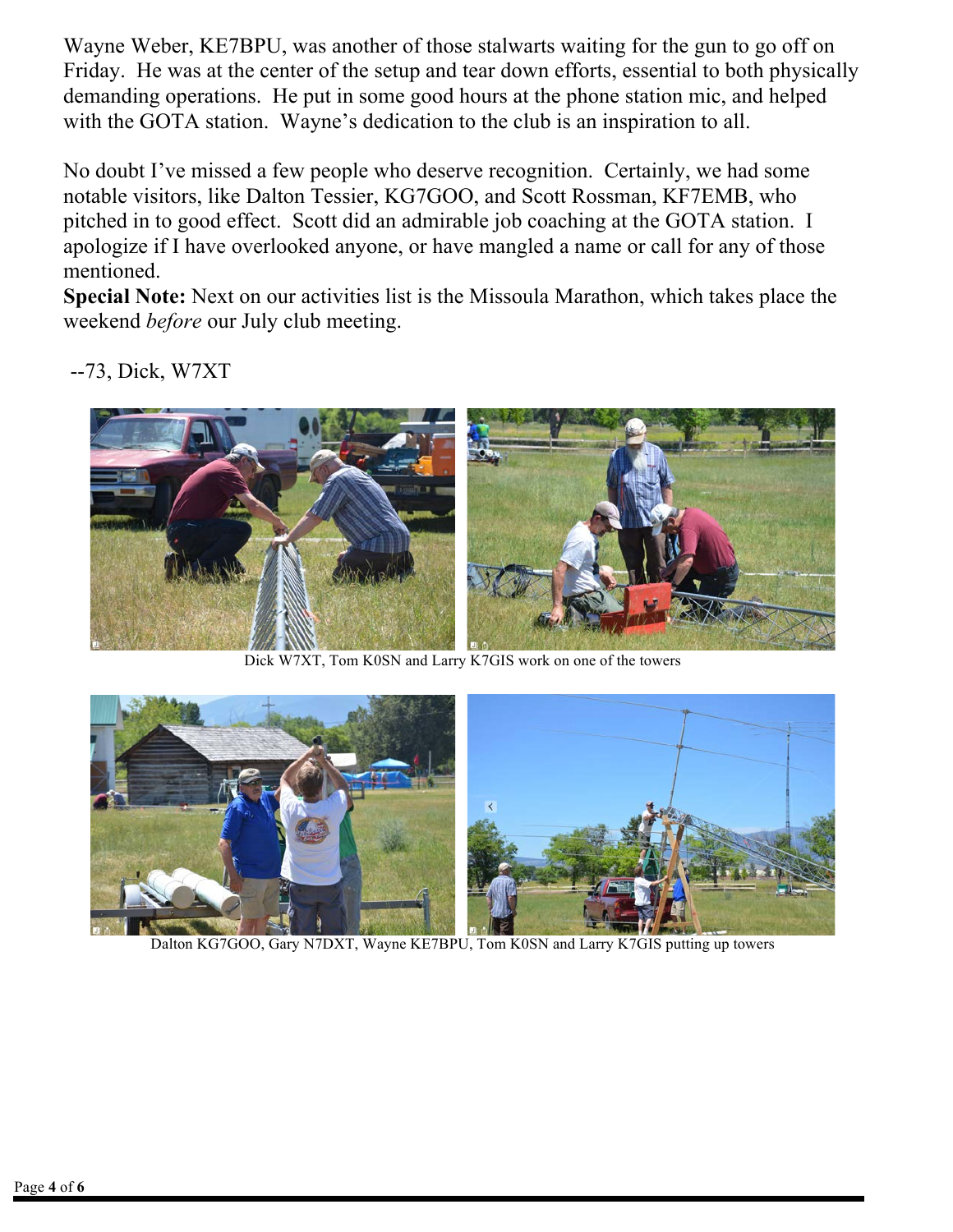

Scott KF7EMB coaching Dean at the GOTA station. Wayne KE7BPU works the phone station



Maggie KF7KEE works the GOTA station. The awesome K3 and Panadapter at the phone station.



The phone tent and crane at night. Gary N7DXT and Tom K0SN at the morse station